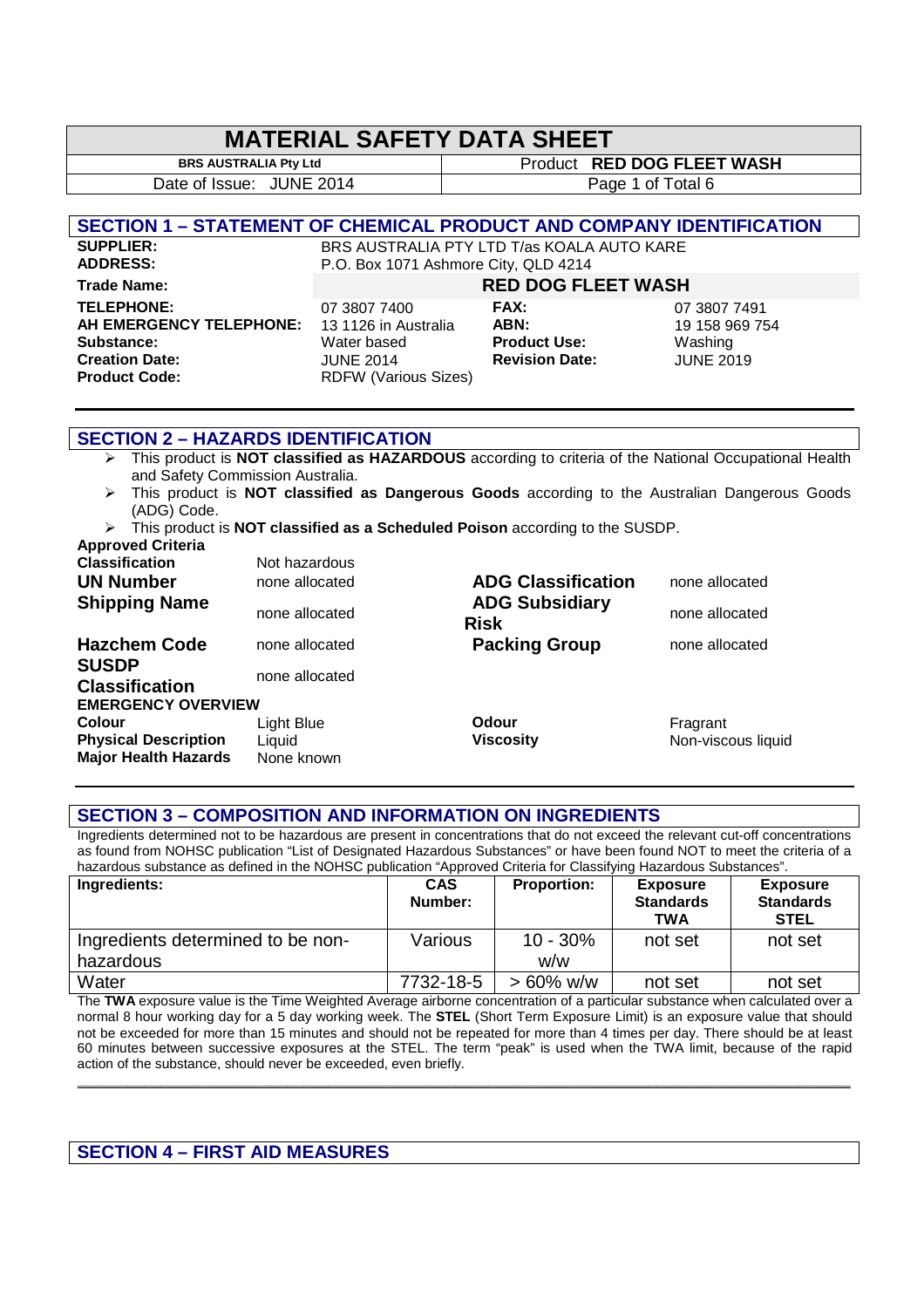|                                                   | <b>MATERIAL SAFETY DATA SHEET</b>                      |                                                                                                                                                                                                                                                                               |
|---------------------------------------------------|--------------------------------------------------------|-------------------------------------------------------------------------------------------------------------------------------------------------------------------------------------------------------------------------------------------------------------------------------|
|                                                   | <b>BRS AUSTRALIA Pty Ltd</b>                           | <b>RED DOG FLEET WASH</b><br>Product                                                                                                                                                                                                                                          |
|                                                   | Date of Issue: JUNE 2014                               | Page 2 of Total 6                                                                                                                                                                                                                                                             |
| <b>Scheduled Poisons</b>                          | 131126 or New Zealand 03 474 7000).                    | Poisons Information Centre in each Australian State capital city or in Christchurch, New<br>Zealand can provide additional assistance for scheduled poisons. (Phone Australia                                                                                                 |
| <b>First Aid Facilities</b>                       | Normal washroom facilities.                            |                                                                                                                                                                                                                                                                               |
| <b>Skin contact</b>                               |                                                        | Wash skin with plenty of water. Remove contaminated clothing and wash before re-use.<br>Seek medical advice (e.g. doctor) if irritation, burning or redness develops.                                                                                                         |
| Eye contact                                       | held open. Seek medical advice (e.g. ophthalmologist). | Immediately irrigate with copious quantities of water for at least 20 minutes. Eyelids to be                                                                                                                                                                                  |
| Ingestion                                         |                                                        | Do NOT induce vomiting. Do NOT attempt to give anything by mouth to an unconscious<br>person. Rinse mouth thoroughly with water immediately. Give water to drink. If vomiting<br>occurs, give further water to achieve effective dilution. Seek medical advice (e.g. doctor). |
| <b>Inhalation</b>                                 | occur.                                                 | Remove victim to fresh air away from exposure. Obtain medical attention if symptoms                                                                                                                                                                                           |
| <b>Advice to Doctor</b>                           | assistance for scheduled poisons.                      | No specific antidote. Treat symptomatically. All treatments should be based on observed<br>signs and symptoms of distress of the patient. Poisons Information Centre in each<br>Australian State capital city or in Christchurch, New Zealand can provide additional          |
| Aggravated<br><b>Medical</b><br><b>Conditions</b> | None known.                                            |                                                                                                                                                                                                                                                                               |

### **SECTION 5 – FIRE FIGHTING MEASURES**

| <b>Fire and Explosion</b><br><b>Hazards</b> | Water based. Not combustible. However if involved in a fire will emit toxic<br>fumes.                                                                                                                                              |
|---------------------------------------------|------------------------------------------------------------------------------------------------------------------------------------------------------------------------------------------------------------------------------------|
| <b>Extinguishing</b><br>Media               | Use an extinguishing media suitable for surrounding fires.                                                                                                                                                                         |
| <b>Fire Fighting</b>                        | Keep containers exposed to extreme heat cool with water spray. Fire fighters to wear<br>self-contained breathing apparatus if risk of exposure to products of combustion or<br>decomposition. Evacuate area - move upwind of fire. |
| <b>Flash Point</b>                          | None - does not support combustion.                                                                                                                                                                                                |

### **SECTION 6 – ACCIDENTAL RELEASE MEASURES**

| <b>Emergency</b>            |                                                                                                                                                                                                                                                                                                                                                                                                                                                                                                                                                                                                                                                                                                                                                                                                                                                                                                                                                                                                                        |
|-----------------------------|------------------------------------------------------------------------------------------------------------------------------------------------------------------------------------------------------------------------------------------------------------------------------------------------------------------------------------------------------------------------------------------------------------------------------------------------------------------------------------------------------------------------------------------------------------------------------------------------------------------------------------------------------------------------------------------------------------------------------------------------------------------------------------------------------------------------------------------------------------------------------------------------------------------------------------------------------------------------------------------------------------------------|
| <b>Procedures</b>           | No HAZCHEM code.                                                                                                                                                                                                                                                                                                                                                                                                                                                                                                                                                                                                                                                                                                                                                                                                                                                                                                                                                                                                       |
| <b>Occupational Release</b> | Minor spills do not normally need any special clean-up measures.<br>In the event of a major spill, prevent spillage from entering drains or water courses. For<br>large spills, or tank rupture, consider initial evacuation distance of 200 metres in all<br>directions. Stop leak if safe to do so. If available, use water spray to disperse vapour.<br>Wear appropriate protective equipment as in section 8 below to prevent skin and eye<br>contamination. Spilt material may result in a slip hazard and should be absorbed into<br>dry, inert material (e.g. sand, earth or vermiculite), which then can be put into<br>appropriately labeled drums for disposal by an approved agent according to local<br>conditions. Residual deposits will remain slippery. Wash area down with excess water. If<br>contamination of sewers or waterways has occurred advise the local emergency<br>services. In the event of a large spillage notify the local environment protection authority<br>or emergency services. |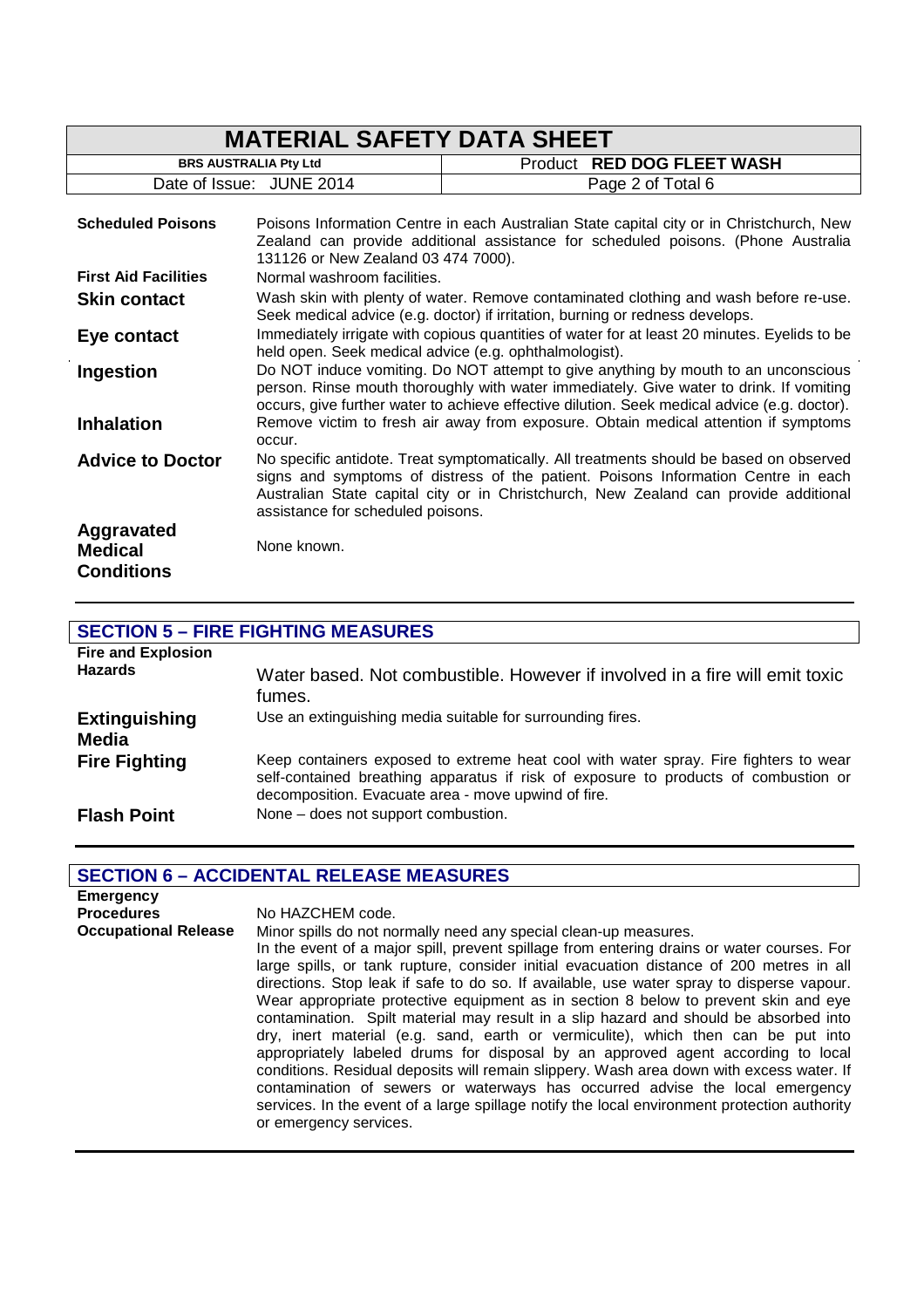#### **MATERIAL SAFETY DATA SHEET**<br>BRS AUSTRALIA Pty Ltd **Product RED DOG FLEET WASH** Date of Issue: JUNE 2014 Page 3 of Total 6 **SECTION 7 – HANDLING AND STORAGE** Handling **Handling** Avoid contact with incompatible materials. When handling, DO NOT eat, drink or smoke. Keep containers closed at all times. Avoid physical damage to containers. Always wash hands with water after handling. **Storage** Store in a cool, dry, place with good ventilation. Avoid storing in aluminum and light alloy containers. Store away from incompatible materials (Section 10). Keep containers closed at all times – check regularly for leaks. **SECTION 8 – EXPOSURE CONTROLS AND PERSONAL PROTECTION Exposure Limits** National Occupational Exposure Limits, as published by National Occupational Health & Safety Commission: **Time-weighted Average (TWA):** None established for specific product. See **SECTION 3** for Exposure Limits of individual ingredients. **Short Term Exposure Limit (STEL):** None established for specific product. See **SECTION 3** for Exposure Limits of individual ingredients. **Biological Limit Value** None established for product. **Engineering Controls**  Ensure ventilation is adequate to maintain air concentrations below exposure standards. Avoid generating mists of the product. Use only in a well-ventilated area. Ensure airflow, where this product is used, is directed away from the operators. **Personal Protective Equipment**  This product is not classified as hazardous according to the criteria of Worksafe Australia. Use good occupational work practice. The use of protective clothing and equipment depends upon the degree and nature of exposure. Final choice of appropriate protection will vary according to individual circumstances i.e. methods of handling or engineering controls and according to risk assessments undertaken. The following protective equipment should be available; **Eye Protection** Generally not required to handle the product as per label directions. The use of safety glasses with side shield protection, goggles or face shield is recommended to handle in quantity, cleaning up spills, decanting, etc. Contact lenses pose a special hazard; soft lenses may absorb irritants and all lenses concentrate them. **Skin Protection** Generally not required to handle the product as per label directions. Overalls, work boots and gloves are recommended for handling the concentrated product (as per AS/NZS 2161, or as recommended by supplier) to handle in quantity, cleaning up spills, decanting, etc. **Protective Material Types**  Material suitable for detergent contact – Butyl rubber, Natural Latex, Neoprene, PVC, and Nitrite. **Respirator**

|  | Generally not required to handle the product as per label directions. |
|--|-----------------------------------------------------------------------|
|--|-----------------------------------------------------------------------|

|                         | <b>SECTION 9 - PHYSICAL AND CHEMICAL PROPERTIES</b> |                         |                    |
|-------------------------|-----------------------------------------------------|-------------------------|--------------------|
| <b>Physical State</b>   | liquid                                              | <b>Colour</b>           | White              |
| <b>Odour</b>            | fragrant odour                                      | <b>Specific Gravity</b> | 1.0 $@$ 25 °C      |
| <b>Boiling Point</b>    | Approximately<br>100 °C                             | <b>Freezing Point</b>   | Approximately 0 °C |
| <b>Vapour Pressure</b>  | Not available                                       | <b>Vapour Density</b>   | Not available      |
| <b>Flash Point</b>      | Not flammable                                       | <b>Flammable Limits</b> | None               |
| <b>Water Solubility</b> | Miscible in all proportions                         | рH                      | $6.5 - 7.5$ neat   |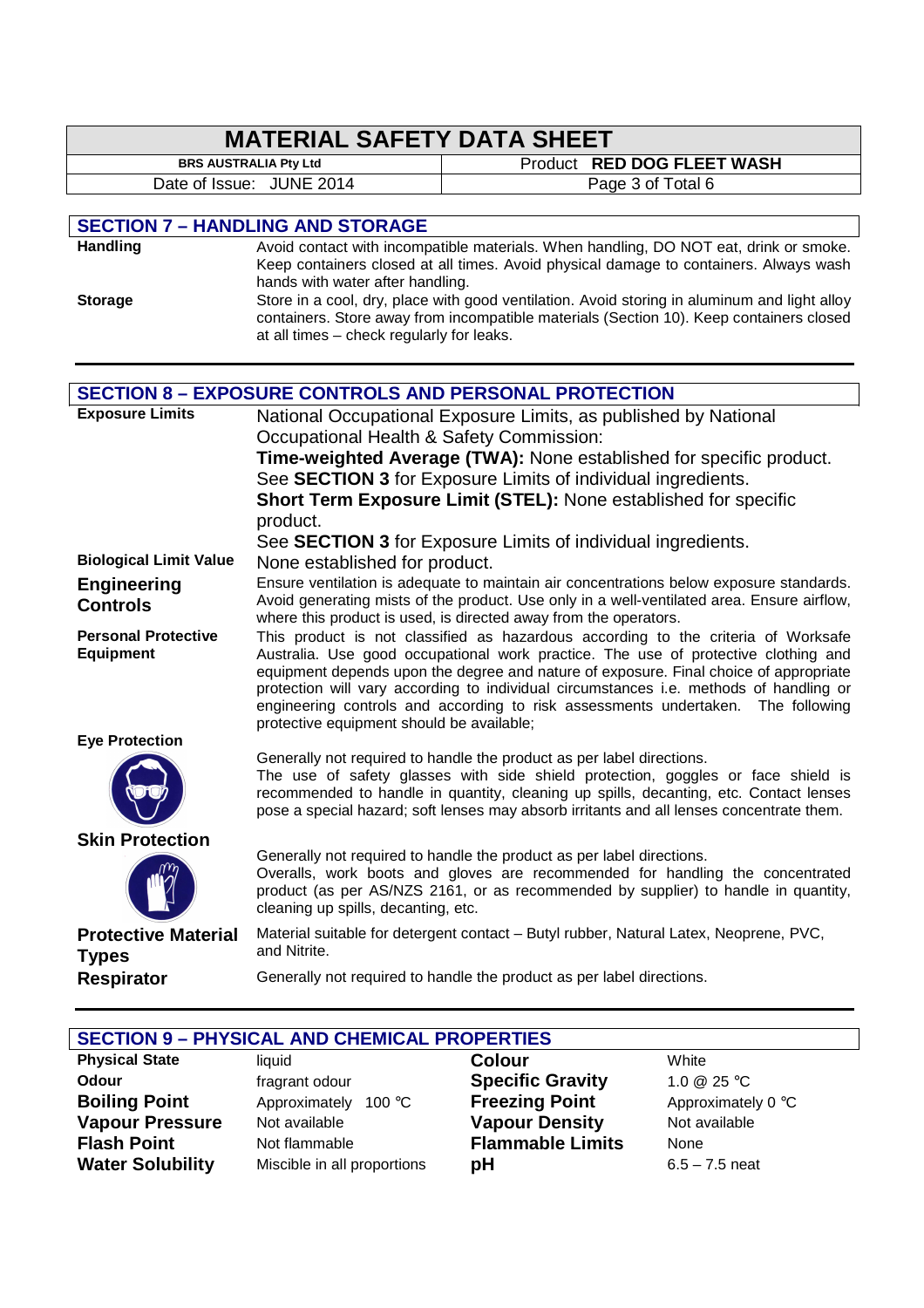## **MATERIAL SAFETY DATA SHEET**<br>BRS AUSTRALIA Pty Ltd

Date of Issue: JUNE 2014

**Product RED DOG FLEET WASH**<br>Page 4 of Total 6

### **Volatile Organic Compounds (VOC)**

 $\lceil$ 

# 0 % v/v

### **Coefficient of Water/Oil Distribution** Not available **Viscosity Not available Odour Threshold** Not available **Evaporation Rate** Not available **Per Cent Volatile** Ca 90 % v/v

|                           | <b>SECTION 10 - STABILITY AND REACTIVITY</b>                                     |
|---------------------------|----------------------------------------------------------------------------------|
|                           |                                                                                  |
| <b>Chemical Stability</b> | Stable at normal temperatures and pressure.                                      |
| <b>Conditions to</b>      | May corrode mild steel, copper, aluminium and zinc fittings.                     |
| <b>Avoid</b>              |                                                                                  |
| Incompatible              | Strong oxidizing agents.                                                         |
| <b>Materials</b>          |                                                                                  |
| <b>Hazardous</b>          | Product can decompose on combustion to form Carbon Monoxide, Carbon Dioxide, and |
| <b>Decomposition</b>      | other possibly toxic gases and vapors.                                           |
| <b>Hazardous</b>          | None known.                                                                      |
| <b>Reactions</b>          |                                                                                  |

### **SECTION 11 – TOXICOLOGICAL INFORMATION**

| <b>PRODUCT MIXTURE INFORMATION</b>           |                                                                                                                                                                                                    |
|----------------------------------------------|----------------------------------------------------------------------------------------------------------------------------------------------------------------------------------------------------|
| <b>Local Effects</b>                         | Mild irritant: eye, skin, inhalation and ingestion.                                                                                                                                                |
| Target Organs<br>POTENTIAL HEALTH EFFECTS    | Eyes, mucous membranes, skin, lungs.                                                                                                                                                               |
| Ingestion                                    |                                                                                                                                                                                                    |
| short term<br>exposure<br>long term exposure | Swallowing large amounts of this product can cause stomach irritation,<br>nausea and diarrhoea.<br>No information available.                                                                       |
| <b>Skin contact</b>                          |                                                                                                                                                                                                    |
| short term<br>exposure                       | Concentrated product may cause skin irritation. Prolonged contact with<br>concentrated solutions may be irritating. Properly diluted wash solutions<br>not expected to be irritating.              |
| long term exposure                           | Prolonged and repeated skin contact with solutions may induce<br>eczematoid dermatitis in certain individuals.                                                                                     |
| Eye contact                                  |                                                                                                                                                                                                    |
| short term<br>exposure                       | This product may cause eye irritation, watering, redness.                                                                                                                                          |
| long term exposure                           | No information available.                                                                                                                                                                          |
| <b>Inhalation</b>                            |                                                                                                                                                                                                    |
| short term<br>exposure                       | No vapour or mist generally associated with liquid form of the product -<br>water based. Exposure to intentionally generated mists of this product<br>may cause slight nose and throat irritation. |
| long term exposure                           | No information available.                                                                                                                                                                          |
| <b>Carcinogen Status</b>                     |                                                                                                                                                                                                    |
| <b>NOHSC</b>                                 | No significant ingredient is classified as carcinogenic by NOHSC.                                                                                                                                  |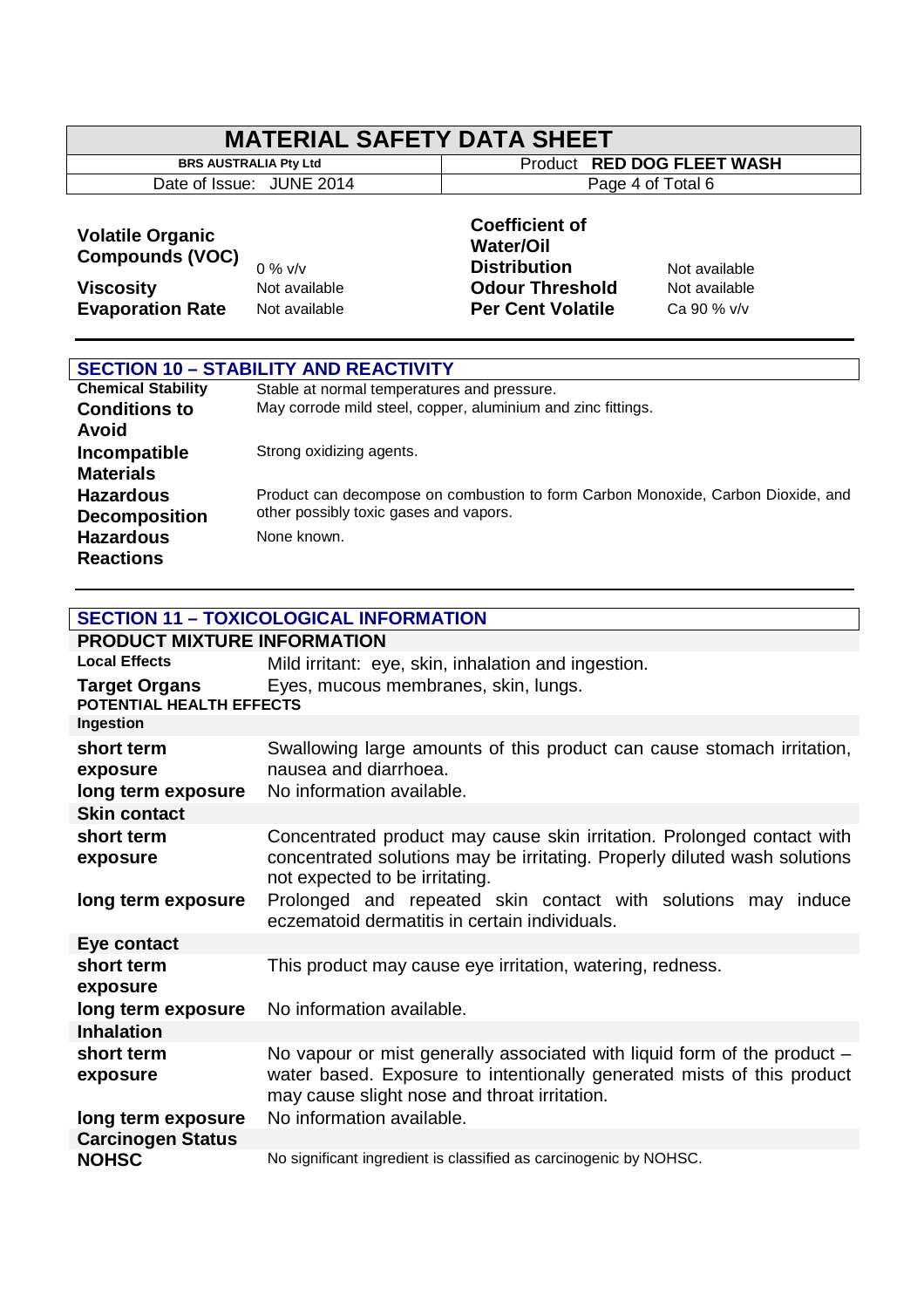| <b>MATERIAL SAFETY DATA SHEET</b>                                                       |                           |                                                                  |  |
|-----------------------------------------------------------------------------------------|---------------------------|------------------------------------------------------------------|--|
| <b>BRS AUSTRALIA Pty Ltd</b>                                                            |                           | Product RED DOG FLEET WASH                                       |  |
| Date of Issue: JUNE 2014                                                                |                           | Page 5 of Total 6                                                |  |
|                                                                                         |                           |                                                                  |  |
| <b>NTP</b>                                                                              |                           | No significant ingredient is classified as carcinogenic by NTP.  |  |
| <b>IARC</b>                                                                             |                           | No significant ingredient is classified as carcinogenic by IARC. |  |
| <b>Medical conditions</b>                                                               |                           |                                                                  |  |
| aggravated by                                                                           | No information available. |                                                                  |  |
| exposure                                                                                |                           |                                                                  |  |
| <b>CLASSIFICATION OF INDIVIDUAL INGREDIENTS</b>                                         |                           |                                                                  |  |
| NOTE: This information relates to each individual ingredient, when evaluated as pure    |                           |                                                                  |  |
| undiluted chemical. See SECTION 3 for actual proportions of ingredients present in this |                           |                                                                  |  |
| product.                                                                                |                           |                                                                  |  |
| <b>Ingredients</b>                                                                      |                           | R-Phrases.                                                       |  |
| 100% Non-hazardous ingredients                                                          |                           | None                                                             |  |
|                                                                                         |                           |                                                                  |  |
|                                                                                         |                           |                                                                  |  |

| <b>SECTION 12 - ECOLOGICAL INFORMATION</b> |                                                                                                                                                                                                                |  |
|--------------------------------------------|----------------------------------------------------------------------------------------------------------------------------------------------------------------------------------------------------------------|--|
| <b>Fish toxicity</b>                       | None available for specific product.                                                                                                                                                                           |  |
| <b>Algae toxicity</b>                      | None available for specific product.                                                                                                                                                                           |  |
| <b>Invertebrates toxicity</b>              | None available for specific product.                                                                                                                                                                           |  |
| <b>Toxicity to Bacteria</b>                | None available for specific product.                                                                                                                                                                           |  |
| <b>OECD Biological</b>                     |                                                                                                                                                                                                                |  |
| degradation                                | Individual components stated to be biodegradable.                                                                                                                                                              |  |
| General                                    | Product miscible in all proportions with water. AS WITH ANY CHEMICAL<br>PRODUCT, DO NOT DISCHARGE BULK QUANTITIES INTO DRAINS,<br>WATERWAYS, SEWER OR ENVIRONMENT. Inform local authorities if<br>this occurs. |  |

|                 | <b>SECTION 13 - DISPOSAL CONSIDERATIONS</b>                                                                                                                                                                                                                                                                                                                                                                                                                                                                                                                                                                                                               |
|-----------------|-----------------------------------------------------------------------------------------------------------------------------------------------------------------------------------------------------------------------------------------------------------------------------------------------------------------------------------------------------------------------------------------------------------------------------------------------------------------------------------------------------------------------------------------------------------------------------------------------------------------------------------------------------------|
| <b>Disposal</b> | To dispose of quantities of undiluted product, refer to State Land Waste Management<br>Authority. Transfer product residues to a labelled, sealed container for disposal or<br>recovery. Waste disposal must be by an accredited contractor. As with any chemical, do<br>not put down the drain in quantity. The small quantities contained in wash solutions<br>(when used as directed) can generally be handled by conventional sewage systems,<br>septics, and grey water systems. For larger scale use, eg. Commercial laundry<br>operations, a recycled water system is often recommended, or Trade Waste License<br>obtained for disposal to sewer. |

| <b>SECTION 14 - TRANSPORT INFORMATION</b> |                |                                      |                |  |
|-------------------------------------------|----------------|--------------------------------------|----------------|--|
| <b>UN Number</b>                          | none allocated | <b>ADG Classification</b>            | none allocated |  |
| <b>Shipping Name</b>                      | none allocated | <b>ADG Subsidiary</b><br><b>Risk</b> | none allocated |  |
| <b>Hazchem Code</b>                       | none allocated | <b>Packing Group</b>                 | none allocated |  |
| <b>Packaging Method</b>                   | none allocated | <b>Special Provisions</b>            | none allocated |  |
| <b>Segregation</b>                        | none allocated |                                      |                |  |

### **SECTION 15 – REGULATORY INFORMATION**

**Labeling Details HAZARD** Not hazardous